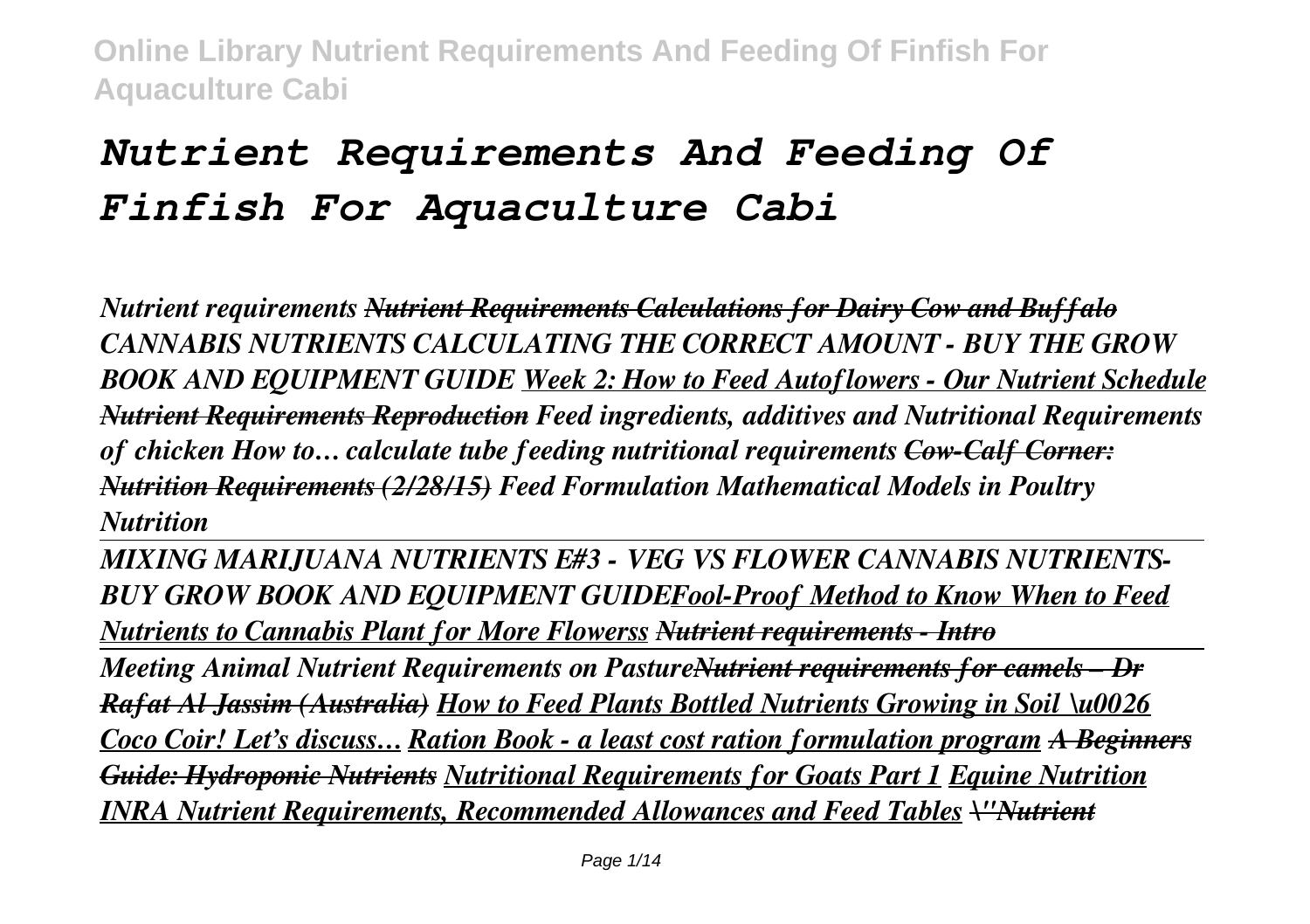### *requirement of Poultry Swine Equine\" By: Dr. Kaushalendra, Dept. of Animal Nutrition, BVC Nutrient Requirements And Feeding Of*

*Healthy dietary patterns include plenty of fruit and vegetables, wholegrains (like wholegrain breakfast cereals, wholewheat pasta and wholemeal bread), good quality protein such as beans and pulses, lean meat, oily fish, eggs, nuts and seeds, some dairy or calcium-fortified dairy alternatives (choosing lower fat/lower sugars varieties) and small amounts of unsaturated oils such as rapeseed or olive oil and spreads made from these (see The Eatwell Guide1).*

### *Diet and nutrition requirements when breastfeeding ...*

*Buy Nutrient Requirements and Feeding of Finfish for Aquaculture (Cabi Publishing) by Carl Webster, Chhorn Lim (ISBN: 9780851995199) from Amazon's Book Store. Everyday low prices and free delivery on eligible orders.*

### *Nutrient Requirements and Feeding of Finfish for ...*

*Good nutrition is fundamental to the success and sustainability of the aquaculture industry in terms of economics, fish health, high quality product production and minimizing environmental pollution. This book provides a unique, complete coverage of current information on nutrient requirements, feed formulations and feeding practices of commercially important aquaculture species cultured ...*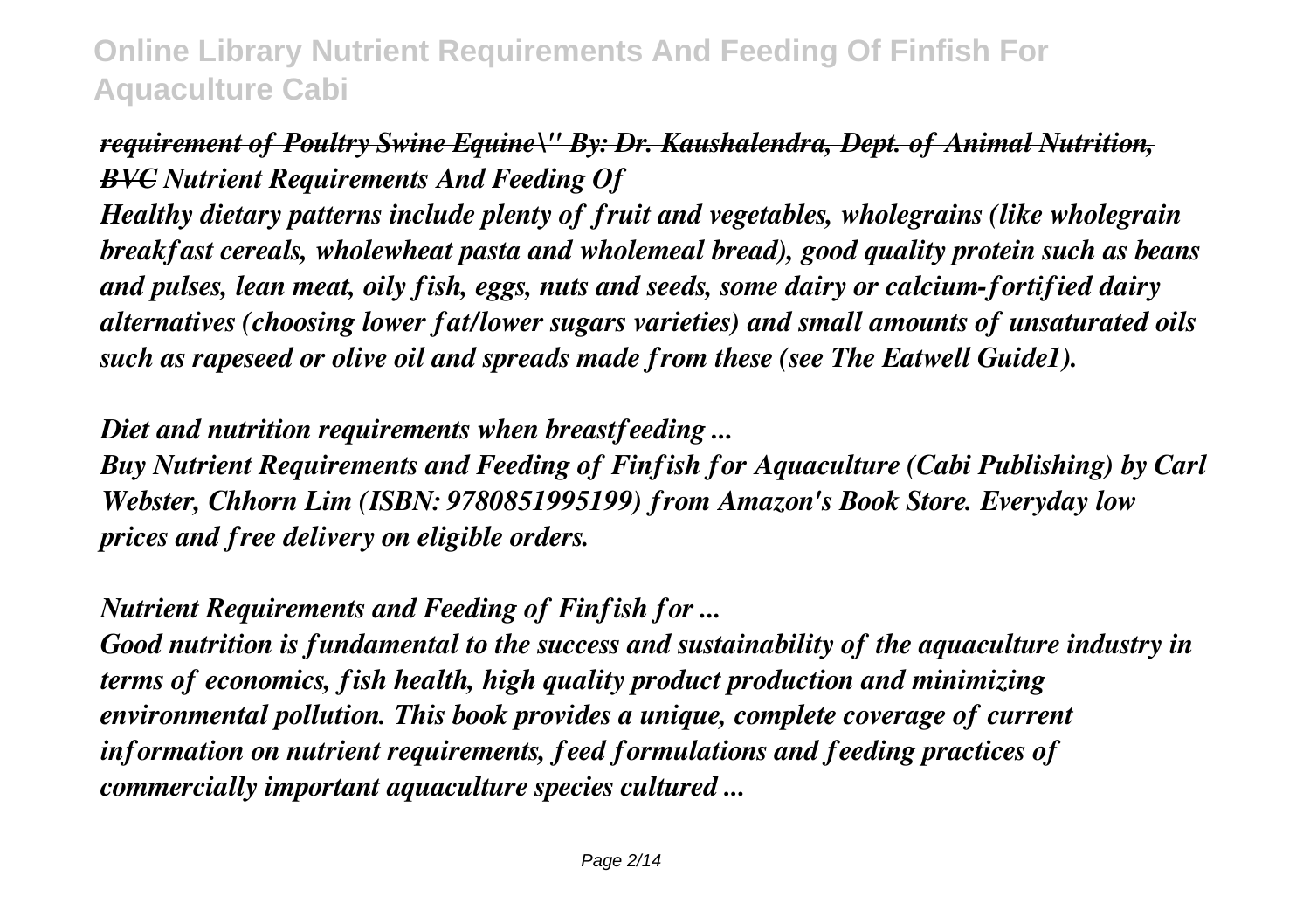*Nutrient Requirements and Feeding of Finfish for ...*

*Nutrient requirements and feeding of finfish for aquaculture. This book contains articles on the nutrient requirements and feeding of finfish for aquaculture. Topics include the following: introduction to fish...*

*Nutrient requirements and feeding of finfish for aquaculture. Consider these nutrient-dense foods: Protein. Choose seafood, lean meat and poultry, eggs, beans, peas, soy products, and unsalted nuts and seeds. Fruits. Encourage your child to eat a variety of fresh, canned, frozen or dried fruits — rather than fruit juice.*

*Nutrition for kids: Guidelines for a healthy diet - Mayo ...*

*Factors contributing to nutrient deficits are numerous, though fluid restriction is often the greatest contributor. The majority of infants will meet their nutritional requirements with between 150 and 180ml/kg of an appropriate feed, therefore interruption and reductions in feeds to below 150ml/kg should be minimised.*

*Enteral feeding of preterm infants*

*Although cattle probably have a metabolic requirement for all the known vitamins, dietary sources of vitamins C and K and the B-vitamin complex are not necessary in all but the very young. Vitamin K and the B vitamins are synthesized in sufficient amounts by the ruminal*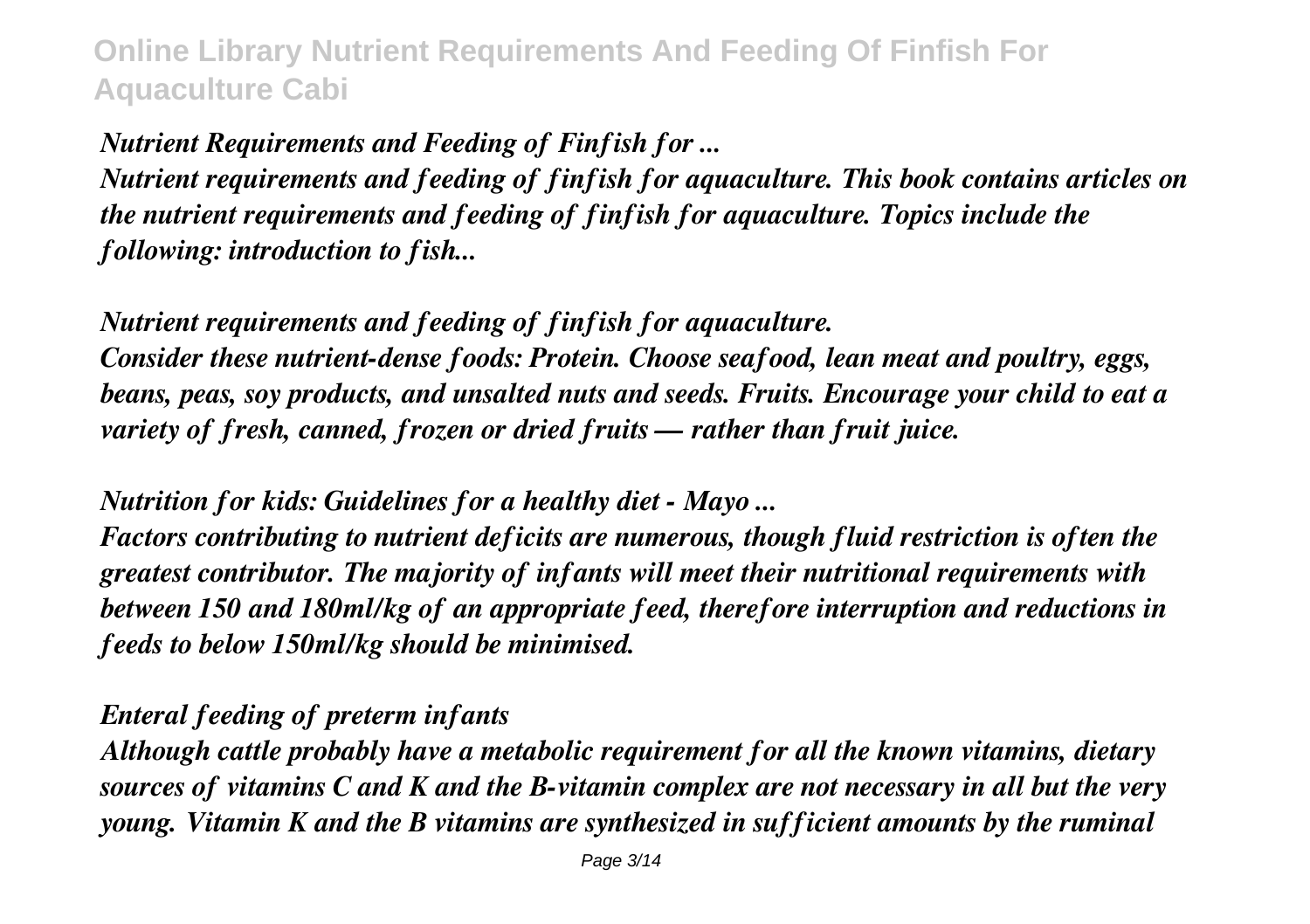*microflora, and vitamin C is synthesized in the tissues of all cattle.*

*Nutritional Requirements of Beef Cattle - Management and ... Recommended daily nutritional requirements for 2-5-year-old children. Children / Age: 2-3 years / Protein:16.7 gram / Fat: 27 gram / Calories: 1060 kcal / Calcium: 600 mg / Iron: 9 mg. Children / Age: 4-6 years / Protein: 20.1 gram / Fat: 25 gram / Calories: 1350 kcal / Calcium: 600 mg / Iron 13 mg.*

*Nutritional Food Requirements for Newborn Baby to 5 Year ...*

*Breastfeeding is the optimal method of infant feeding and exclusive breastfeeding is recommended for the first 6 months to ensure babies have the best start in life. By around 6 months of age, breast or formula milk alone will no longer be sufficient to meet a baby's nutritional needs and the process of weaning onto solid foods should begin. The timing of introduction of solids should take into consideration the individual baby's development as this can vary widely.*

*Infant nutrition - British Nutrition Foundation Nutritional requirements, feed formulation, and feeding practices for intensive culture of the freshwater prawn Macrobrachium rosenbergii References Citations*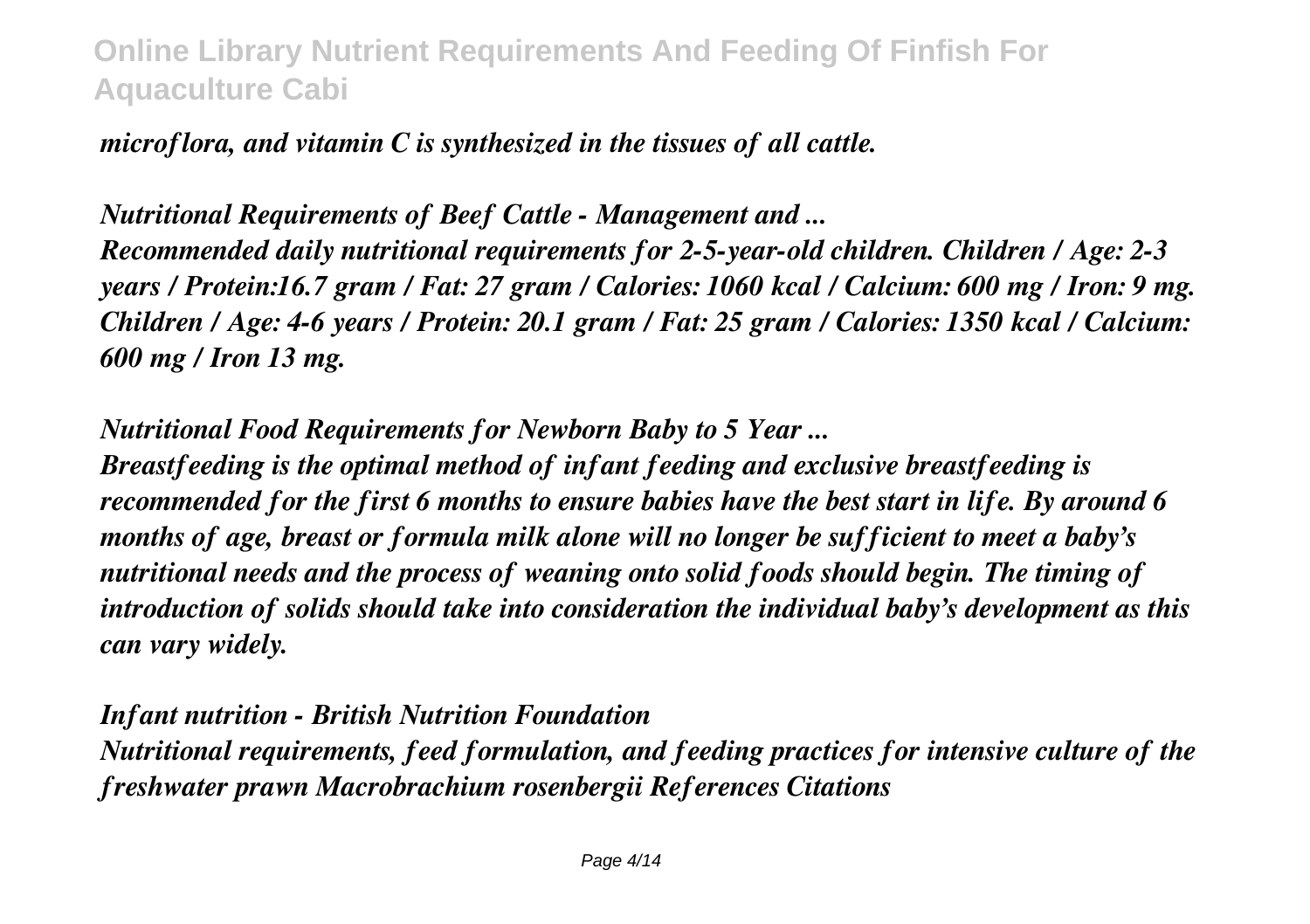*Nutritional requirements, feed formulation, and feeding ...*

*Poultry require the presence of at least 38 dietary nutrients in appropriate concentrations and balance. The nutrient requirement figures published in Nutrient Requirements of Poultry (National Research Council, 1994) are the most recent available and should be viewed as minimal nutrient needs for poultry. They are derived from experimentally determined levels after an extensive review of the published data.*

#### *Nutritional Requirements of Poultry - Poultry - Veterinary ...*

*Water is the single most important nutrient required by livestock. Sheep require a daily amount of 1 gallon per 100 lbs of bodyweight. One square foot of surface water area must be provided for every 40 head of sheep. Water can contain dissolved minerals, pollutants, micro-organisms, suspended solids as well as organic and inorganic compounds.*

#### *Sheep Nutrition Fact Sheet*

*National Research Council and the Committee on Nutrient Requirements of Horses. The Nutrient Requirements of Horses, Sixth Revised Edition was first initiated in 2004 by a committee of equine nutritional researchers. The Committee on the Nutrient Requirements of Horses is comprised of academics who, in most cases, have spent most of their professional lives conducting scientific research on all equids, including horses, ponies, donkeys, and mules.*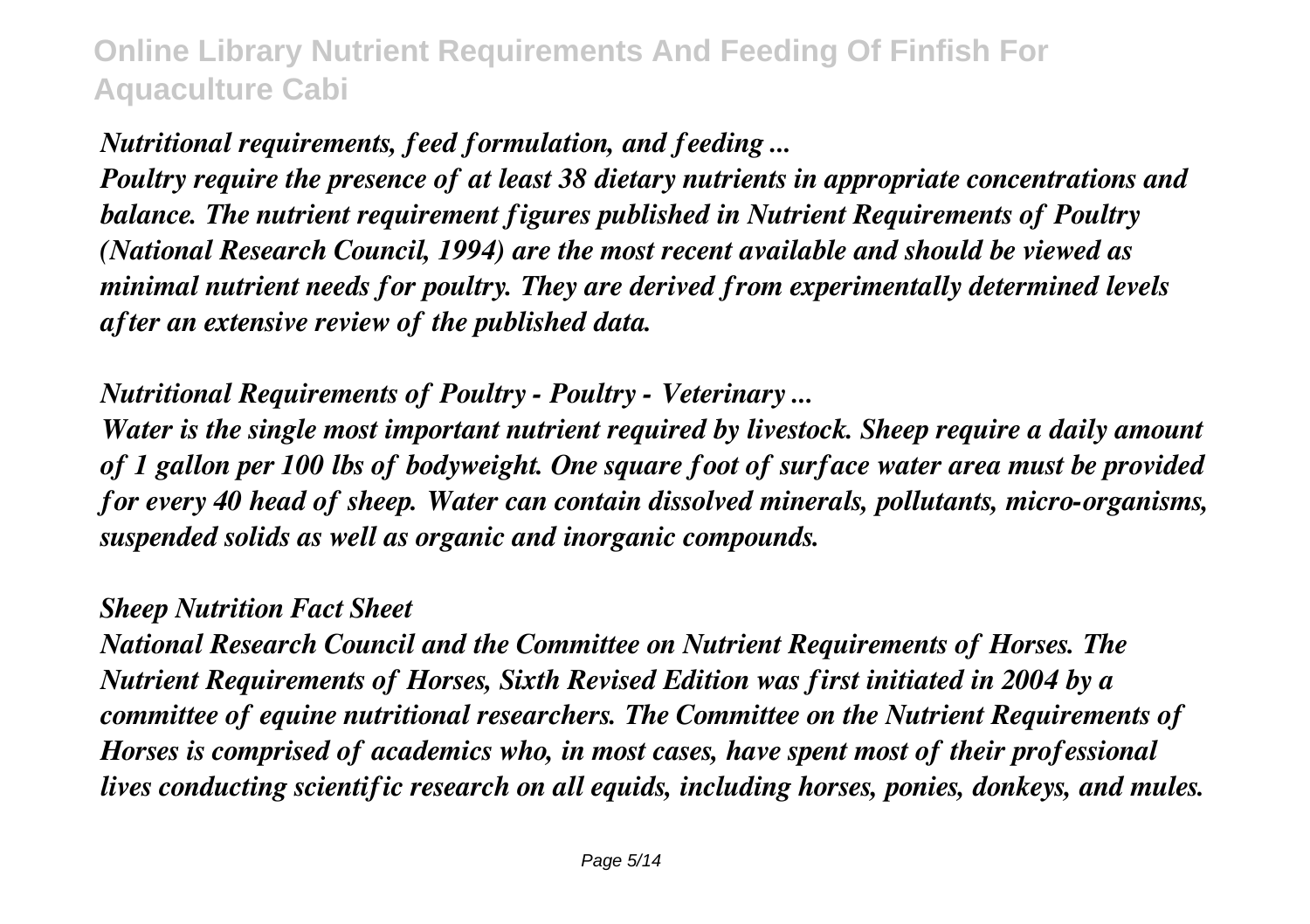### *Nutrient Requirements of Horses | Horse Journals*

*This article discusses the feeding behaviour and feeding preference of cats based on their nutrient requirements and food composition. It is suggested that cats prefer foods high in proteins and fats than carbohydrate-rich foods.*

*Nutrient requirements and feeding preferences of cats.*

*Chicks require a diet that can provide the nutrients needed for rapid growth and feather development. Chicks are given relatively high levels of energy, protein and the vitamins and minerals for the starter period. Once the chicks are fully feathered their energy requirements are reduced.*

*Nutrient requirements of egg laying chickens - Poultry Hub These nutritional elements have many important functions in the body. The dietary requirements for the essential macro- and trace minerals are listed in Dietary Nutrient Requirements of Growing Pigs Allowed Ad Lib Feed (90% dry matter) a,b,c and Reproductive Measures and Dietary Nutrient Requirements of Gestating and Lactating Sows a,b.*

*Nutritional Requirements of Pigs - Management and ...*

*If carp are fed with an artificial feed, their nutritional requirements must be considered to ensure a healthy diet. Typically, carp need to eat around 12g of protein for every kg of their*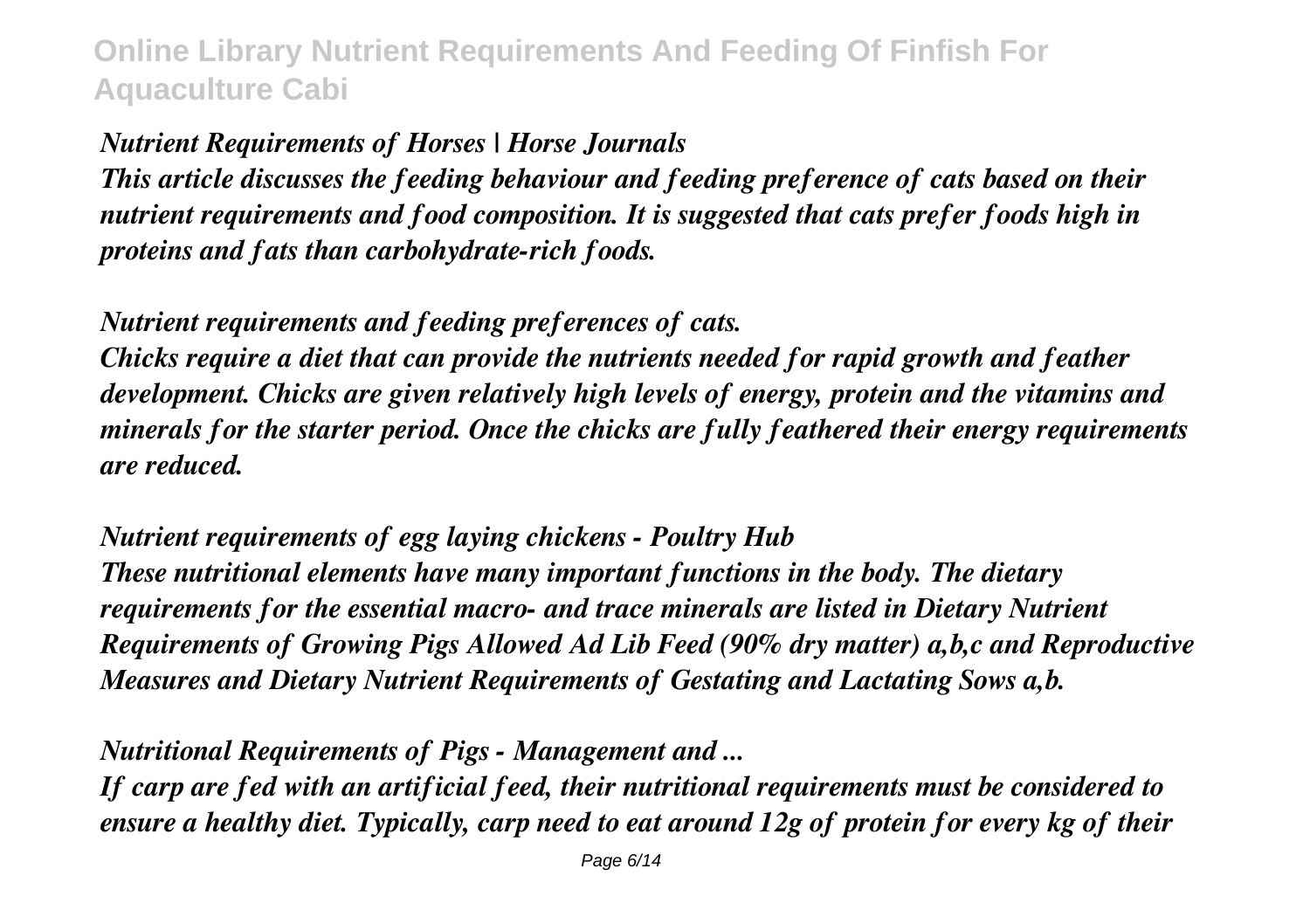*body weight, which equates to 30-35% protein in the diet. They perform well with dietary fat levels of between 5-15%.*

### *The Nutritional Requirements of Carp by Kennedy Dellicott*

*These dietary needs consist of nutrients, which are the components present in the feed that animals can digest and utilise. Hence, when feeding a diet, it is important to first test its nutrient content. If the feed is an acquired commercial product (concentrate, lick etc.) the nutritional value must appear in the label of the product.*

#### *Animal nutrition: the importance of feeding a balanced diet*

*Raising sheep as a profitable farming business imposes an appropriate diet for optimal animal husbandry and production. Sheep nutrition should include water, energy (carbohydrates and fats), proteins, minerals, and vitamins. Under certain conditions, veterinarians also recommend additional nutrients to be added to the daily nutrition of sheep.*

*Nutrient requirements Nutrient Requirements Calculations for Dairy Cow and Buffalo CANNABIS NUTRIENTS CALCULATING THE CORRECT AMOUNT - BUY THE GROW BOOK AND EQUIPMENT GUIDE Week 2: How to Feed Autoflowers - Our Nutrient Schedule*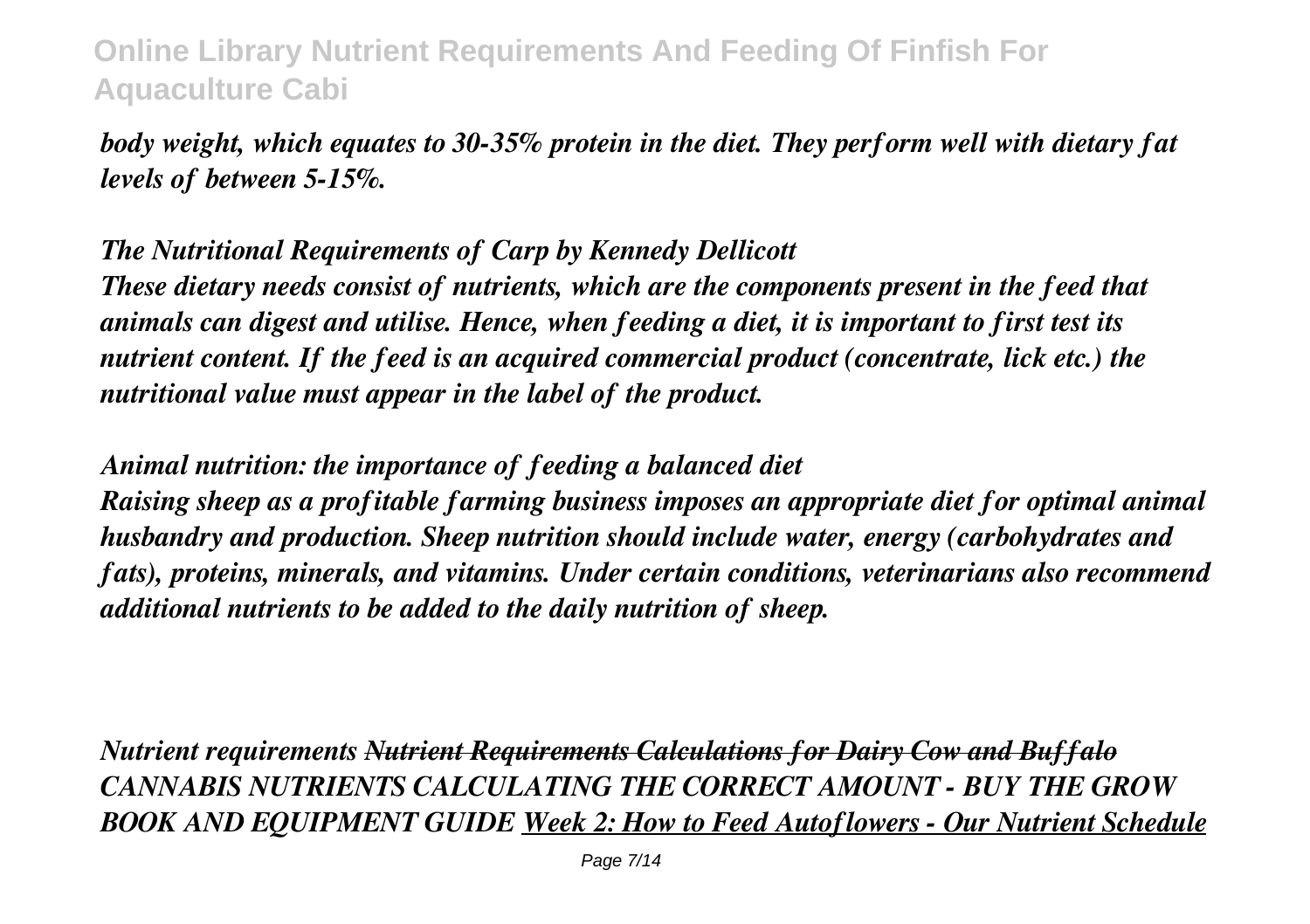*Nutrient Requirements Reproduction Feed ingredients, additives and Nutritional Requirements of chicken How to… calculate tube feeding nutritional requirements Cow-Calf Corner: Nutrition Requirements (2/28/15) Feed Formulation Mathematical Models in Poultry Nutrition* 

*MIXING MARIJUANA NUTRIENTS E#3 - VEG VS FLOWER CANNABIS NUTRIENTS-BUY GROW BOOK AND EQUIPMENT GUIDEFool-Proof Method to Know When to Feed Nutrients to Cannabis Plant for More Flowerss Nutrient requirements - Intro*

*Meeting Animal Nutrient Requirements on PastureNutrient requirements for camels – Dr Rafat Al Jassim (Australia) How to Feed Plants Bottled Nutrients Growing in Soil \u0026 Coco Coir! Let's discuss… Ration Book - a least cost ration formulation program A Beginners Guide: Hydroponic Nutrients Nutritional Requirements for Goats Part 1 Equine Nutrition INRA Nutrient Requirements, Recommended Allowances and Feed Tables \"Nutrient requirement of Poultry Swine Equine\" By: Dr. Kaushalendra, Dept. of Animal Nutrition, BVC Nutrient Requirements And Feeding Of*

*Healthy dietary patterns include plenty of fruit and vegetables, wholegrains (like wholegrain breakfast cereals, wholewheat pasta and wholemeal bread), good quality protein such as beans and pulses, lean meat, oily fish, eggs, nuts and seeds, some dairy or calcium-fortified dairy alternatives (choosing lower fat/lower sugars varieties) and small amounts of unsaturated oils such as rapeseed or olive oil and spreads made from these (see The Eatwell Guide1).*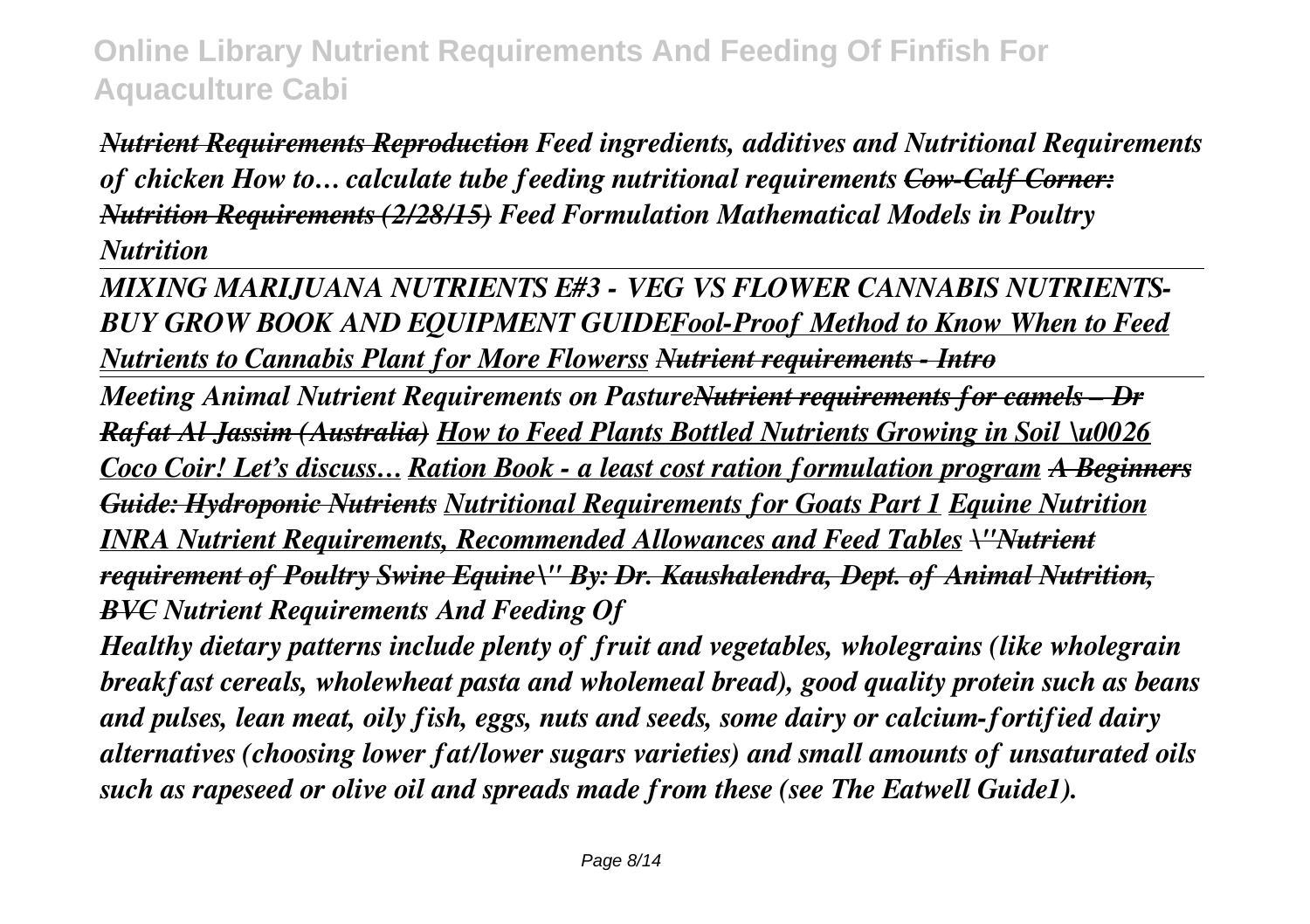*Diet and nutrition requirements when breastfeeding ...*

*Buy Nutrient Requirements and Feeding of Finfish for Aquaculture (Cabi Publishing) by Carl Webster, Chhorn Lim (ISBN: 9780851995199) from Amazon's Book Store. Everyday low prices and free delivery on eligible orders.*

*Nutrient Requirements and Feeding of Finfish for ...*

*Good nutrition is fundamental to the success and sustainability of the aquaculture industry in terms of economics, fish health, high quality product production and minimizing environmental pollution. This book provides a unique, complete coverage of current information on nutrient requirements, feed formulations and feeding practices of commercially important aquaculture species cultured ...*

*Nutrient Requirements and Feeding of Finfish for ...*

*Nutrient requirements and feeding of finfish for aquaculture. This book contains articles on the nutrient requirements and feeding of finfish for aquaculture. Topics include the following: introduction to fish...*

*Nutrient requirements and feeding of finfish for aquaculture. Consider these nutrient-dense foods: Protein. Choose seafood, lean meat and poultry, eggs, beans, peas, soy products, and unsalted nuts and seeds. Fruits. Encourage your child to eat a*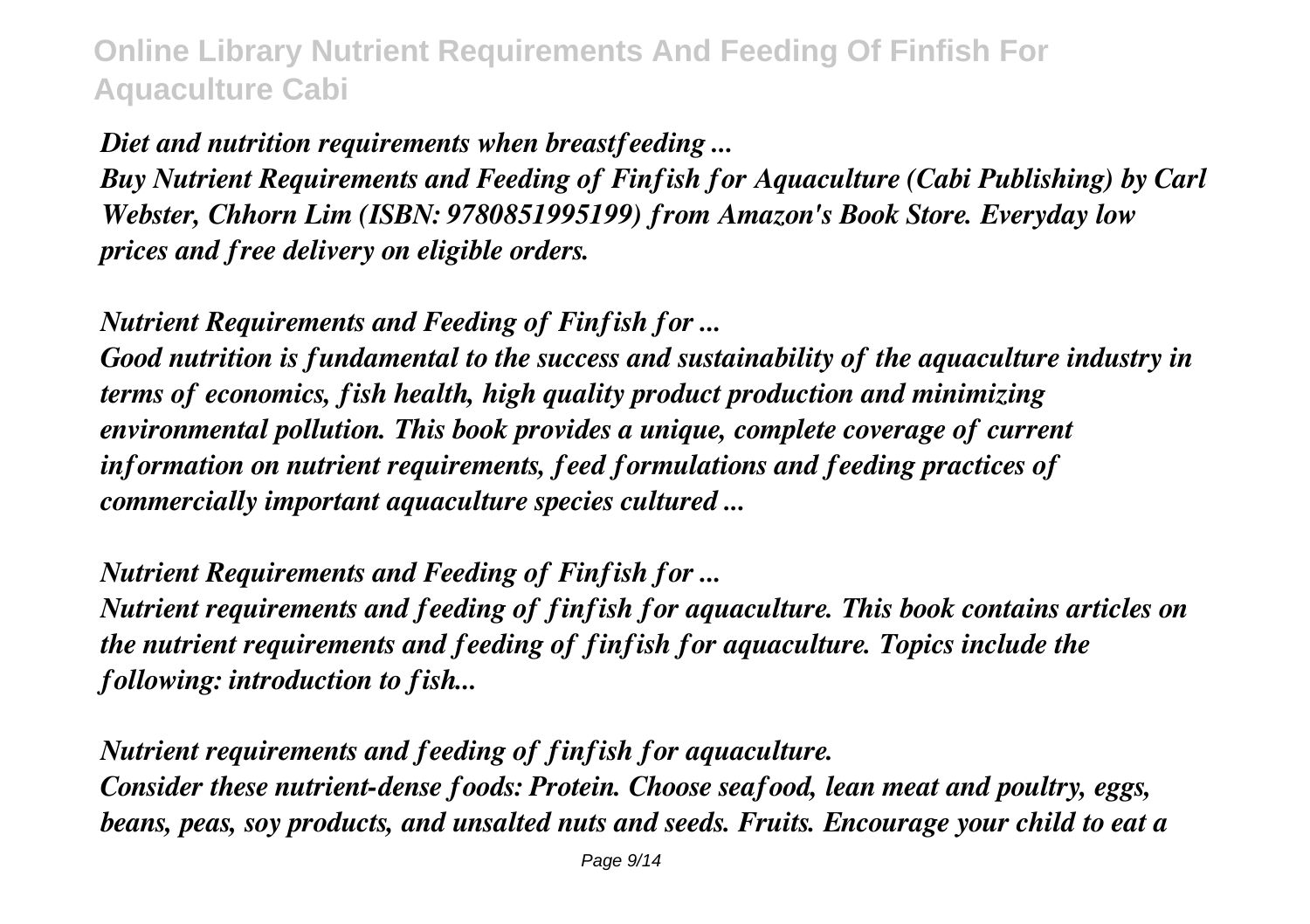### *variety of fresh, canned, frozen or dried fruits — rather than fruit juice.*

#### *Nutrition for kids: Guidelines for a healthy diet - Mayo ...*

*Factors contributing to nutrient deficits are numerous, though fluid restriction is often the greatest contributor. The majority of infants will meet their nutritional requirements with between 150 and 180ml/kg of an appropriate feed, therefore interruption and reductions in feeds to below 150ml/kg should be minimised.*

#### *Enteral feeding of preterm infants*

*Although cattle probably have a metabolic requirement for all the known vitamins, dietary sources of vitamins C and K and the B-vitamin complex are not necessary in all but the very young. Vitamin K and the B vitamins are synthesized in sufficient amounts by the ruminal microflora, and vitamin C is synthesized in the tissues of all cattle.*

*Nutritional Requirements of Beef Cattle - Management and ...*

*Recommended daily nutritional requirements for 2-5-year-old children. Children / Age: 2-3 years / Protein:16.7 gram / Fat: 27 gram / Calories: 1060 kcal / Calcium: 600 mg / Iron: 9 mg. Children / Age: 4-6 years / Protein: 20.1 gram / Fat: 25 gram / Calories: 1350 kcal / Calcium: 600 mg / Iron 13 mg.*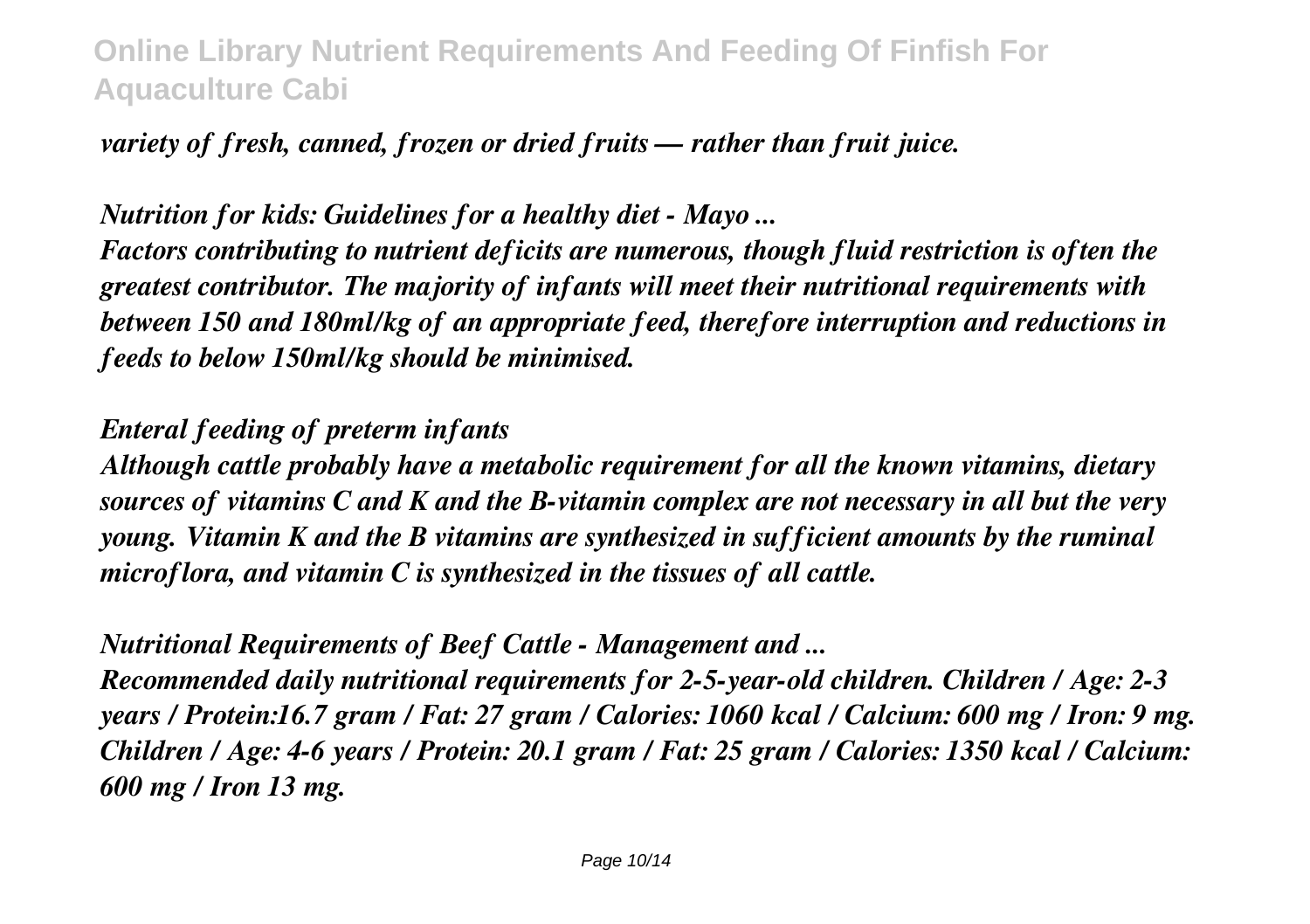#### *Nutritional Food Requirements for Newborn Baby to 5 Year ...*

*Breastfeeding is the optimal method of infant feeding and exclusive breastfeeding is recommended for the first 6 months to ensure babies have the best start in life. By around 6 months of age, breast or formula milk alone will no longer be sufficient to meet a baby's nutritional needs and the process of weaning onto solid foods should begin. The timing of introduction of solids should take into consideration the individual baby's development as this can vary widely.*

*Infant nutrition - British Nutrition Foundation Nutritional requirements, feed formulation, and feeding practices for intensive culture of the freshwater prawn Macrobrachium rosenbergii References Citations*

### *Nutritional requirements, feed formulation, and feeding ...*

*Poultry require the presence of at least 38 dietary nutrients in appropriate concentrations and balance. The nutrient requirement figures published in Nutrient Requirements of Poultry (National Research Council, 1994) are the most recent available and should be viewed as minimal nutrient needs for poultry. They are derived from experimentally determined levels after an extensive review of the published data.*

*Nutritional Requirements of Poultry - Poultry - Veterinary ...*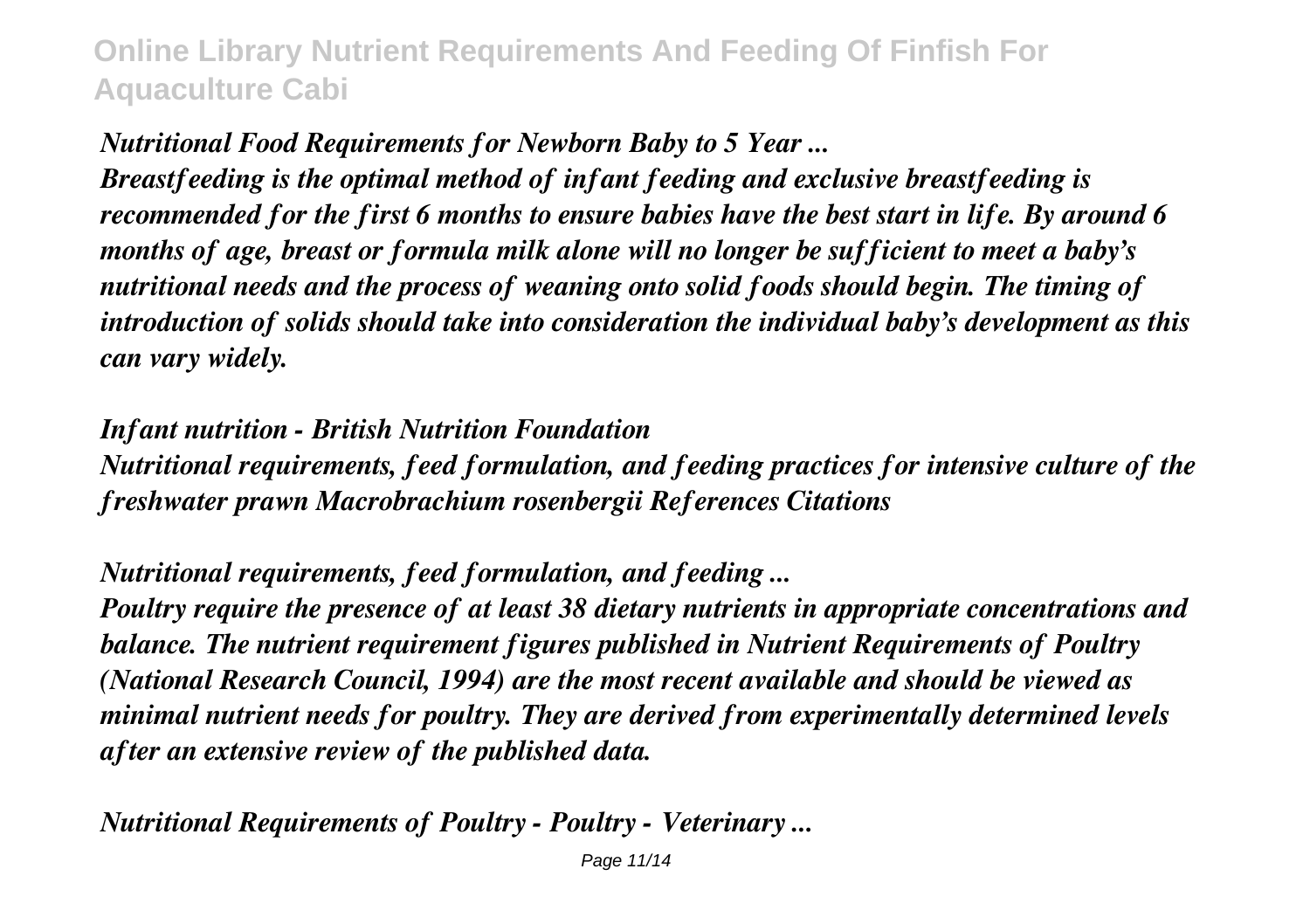*Water is the single most important nutrient required by livestock. Sheep require a daily amount of 1 gallon per 100 lbs of bodyweight. One square foot of surface water area must be provided for every 40 head of sheep. Water can contain dissolved minerals, pollutants, micro-organisms, suspended solids as well as organic and inorganic compounds.*

#### *Sheep Nutrition Fact Sheet*

*National Research Council and the Committee on Nutrient Requirements of Horses. The Nutrient Requirements of Horses, Sixth Revised Edition was first initiated in 2004 by a committee of equine nutritional researchers. The Committee on the Nutrient Requirements of Horses is comprised of academics who, in most cases, have spent most of their professional lives conducting scientific research on all equids, including horses, ponies, donkeys, and mules.*

#### *Nutrient Requirements of Horses | Horse Journals*

*This article discusses the feeding behaviour and feeding preference of cats based on their nutrient requirements and food composition. It is suggested that cats prefer foods high in proteins and fats than carbohydrate-rich foods.*

### *Nutrient requirements and feeding preferences of cats.*

*Chicks require a diet that can provide the nutrients needed for rapid growth and feather development. Chicks are given relatively high levels of energy, protein and the vitamins and*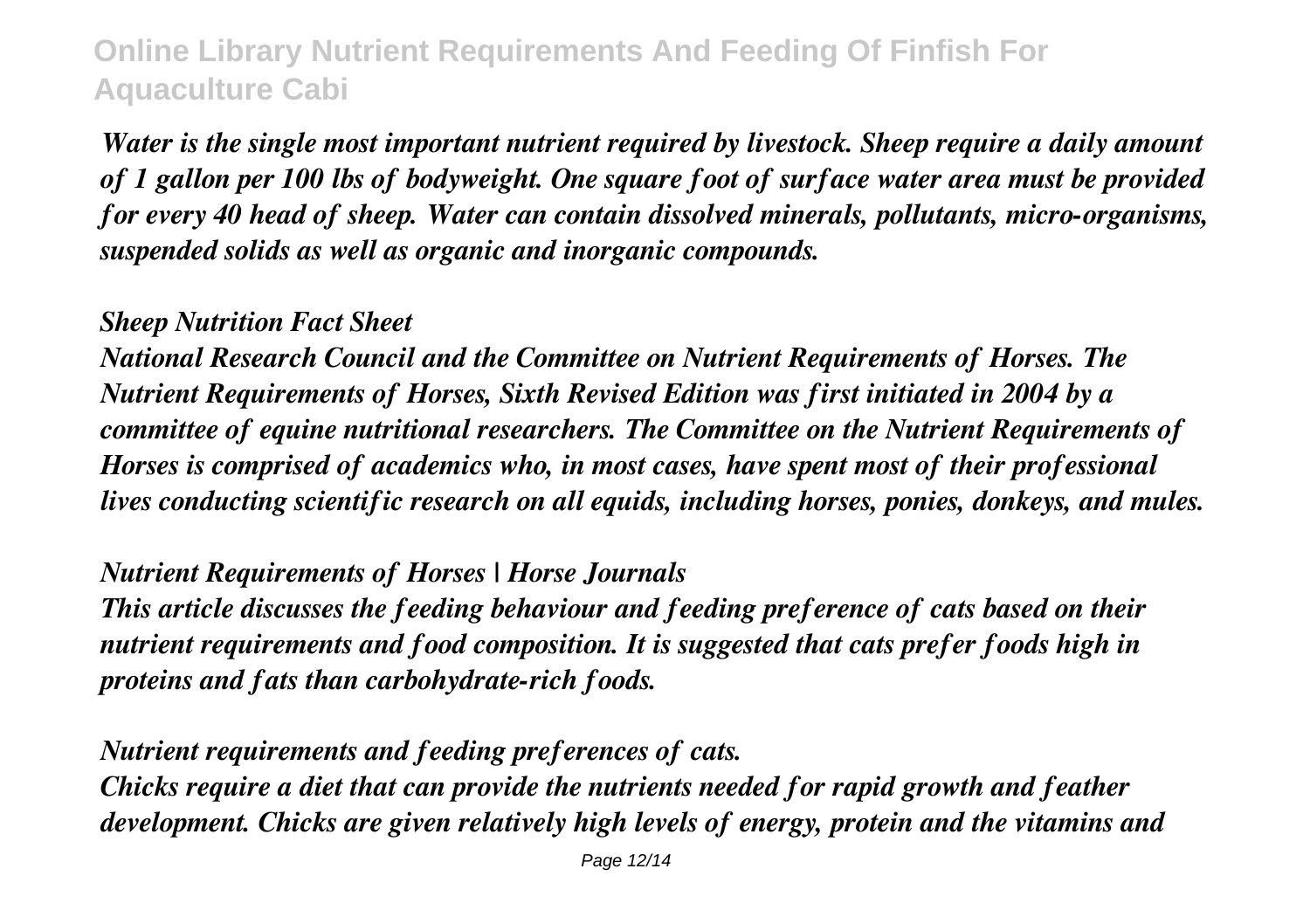*minerals for the starter period. Once the chicks are fully feathered their energy requirements are reduced.*

*Nutrient requirements of egg laying chickens - Poultry Hub These nutritional elements have many important functions in the body. The dietary requirements for the essential macro- and trace minerals are listed in Dietary Nutrient Requirements of Growing Pigs Allowed Ad Lib Feed (90% dry matter) a,b,c and Reproductive Measures and Dietary Nutrient Requirements of Gestating and Lactating Sows a,b.*

*Nutritional Requirements of Pigs - Management and ...*

*If carp are fed with an artificial feed, their nutritional requirements must be considered to ensure a healthy diet. Typically, carp need to eat around 12g of protein for every kg of their body weight, which equates to 30-35% protein in the diet. They perform well with dietary fat levels of between 5-15%.*

*The Nutritional Requirements of Carp by Kennedy Dellicott*

*These dietary needs consist of nutrients, which are the components present in the feed that animals can digest and utilise. Hence, when feeding a diet, it is important to first test its nutrient content. If the feed is an acquired commercial product (concentrate, lick etc.) the nutritional value must appear in the label of the product.*